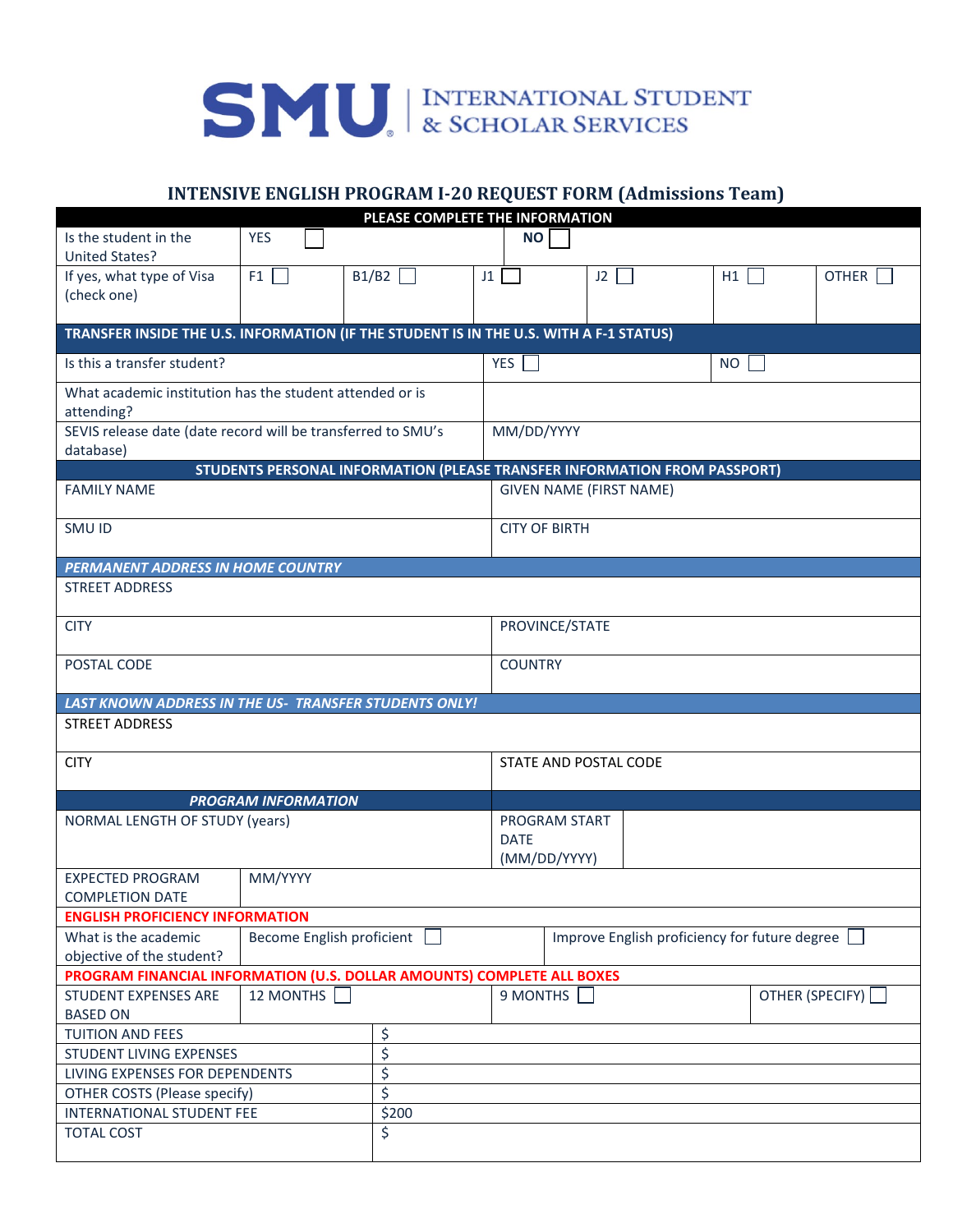|                                                    |                                       | STUDENT'S MEANS OF FINANCIAL SUPPORT (U.S. DOLLAR AMOUNTS) PLACE \$0.00 IF NOT APPLICABLE                                       |                                           |      |                                     |               |               |                          |              |  |
|----------------------------------------------------|---------------------------------------|---------------------------------------------------------------------------------------------------------------------------------|-------------------------------------------|------|-------------------------------------|---------------|---------------|--------------------------|--------------|--|
| STUDENT'S PERSONAL FUNDS                           |                                       | \$                                                                                                                              |                                           |      |                                     |               |               |                          |              |  |
| <b>FUNDS FROM SMU:</b>                             |                                       | \$                                                                                                                              |                                           |      | <b>SCHOLARSHIP</b>                  |               |               | ASSISTANTSHIP            |              |  |
| FAMILY FUNDS FROM INSIDE U.S.A.                    |                                       | \$                                                                                                                              |                                           |      |                                     |               |               |                          |              |  |
| FAMILY FUNDS FROM OUTSIDE U.S.A.                   |                                       | \$                                                                                                                              |                                           |      |                                     |               |               |                          |              |  |
| OTHER FUNDS FROM INSIDE U.S.A.                     |                                       |                                                                                                                                 | \$<br><b>SOURCE</b>                       |      |                                     |               |               |                          |              |  |
|                                                    | OTHER FUNDS FROM OUTSIDE U.S.A.       |                                                                                                                                 | SOURCE                                    |      |                                     |               |               |                          |              |  |
|                                                    |                                       | DEPENDENT INFORMATION (Applies ONLY to spouse or child under the age of 21) if no dependents proceed to<br>shipping information |                                           |      |                                     |               |               |                          |              |  |
|                                                    | Dept #1 DOES YOUR STUDENT NEED AN I20 |                                                                                                                                 | <b>SMU ID</b>                             |      |                                     |               |               |                          |              |  |
| <b>FOR A SPOUSE YES</b><br>NO                      |                                       |                                                                                                                                 |                                           |      |                                     |               |               |                          |              |  |
| <b>FAMILY NAME</b>                                 |                                       |                                                                                                                                 | <b>GIVEN NAME</b>                         |      |                                     |               |               |                          |              |  |
| DATE OF<br><b>BIRTH</b>                            | MM/DD/YYYY                            | <b>CITY OF BIRTH:</b>                                                                                                           | <b>GENDER</b>                             | MALE |                                     | <b>FEMALE</b> |               |                          | <b>OTHER</b> |  |
| ATTACHMENTS:                                       |                                       |                                                                                                                                 | PASSPORT  <br><b>MARRIAGE CERTIFICATE</b> |      |                                     |               |               |                          |              |  |
|                                                    | Dept #2 DOES YOUR STUDENT NEED AN I20 |                                                                                                                                 | <b>SMU ID</b>                             |      |                                     |               |               |                          |              |  |
| <b>FOR A CHILD? YES</b>                            | <b>NO</b>                             |                                                                                                                                 |                                           |      |                                     |               |               |                          |              |  |
| <b>FAMILY NAME</b>                                 |                                       |                                                                                                                                 | <b>GIVEN NAME</b>                         |      |                                     |               |               |                          |              |  |
|                                                    |                                       |                                                                                                                                 |                                           |      |                                     |               |               |                          |              |  |
| DATE OF<br><b>BIRTH</b>                            | MM/DD/YYYY                            | <b>CITY OF BIRTH:</b>                                                                                                           | <b>GENDER</b>                             |      | MALE                                |               | <b>FEMALE</b> |                          | <b>OTHER</b> |  |
| ATTACHMENTS:                                       |                                       |                                                                                                                                 | PASSPORT                                  |      |                                     |               |               | <b>BIRTH CERTIFICATE</b> |              |  |
| Dept #3 DOES YOUR STUDENT NEED AN I20              |                                       |                                                                                                                                 | <b>SMU ID</b>                             |      |                                     |               |               |                          |              |  |
| FOR CHILD #2 YES   NO                              |                                       |                                                                                                                                 |                                           |      |                                     |               |               |                          |              |  |
| <b>FAMILY NAME</b>                                 |                                       |                                                                                                                                 | <b>GIVEN NAME</b>                         |      |                                     |               |               |                          |              |  |
| DATE OF<br><b>BIRTH</b>                            | MM/DD/YYYY                            | <b>CITY OF BIRTH:</b>                                                                                                           | GENDER                                    |      | MALE                                |               | FEMALE        |                          | <b>OTHER</b> |  |
| ATTACHMENTS:                                       |                                       |                                                                                                                                 | PASSPORT                                  |      |                                     |               |               | <b>BIRTH CERTIFICATE</b> |              |  |
|                                                    |                                       |                                                                                                                                 |                                           |      |                                     |               |               |                          |              |  |
| Dept #4 DOES YOUR STUDENT NEED AN I20              |                                       |                                                                                                                                 | <b>SMU ID</b>                             |      |                                     |               |               |                          |              |  |
| FOR CHILD #3 YES                                   | <b>NO</b>                             |                                                                                                                                 |                                           |      |                                     |               |               |                          |              |  |
| <b>FAMILY NAME</b>                                 |                                       |                                                                                                                                 | <b>GIVEN NAME</b>                         |      |                                     |               |               |                          |              |  |
| DATE OF<br><b>BIRTH</b>                            | MM/DD/YYYY                            | <b>CITY OF BIRTH:</b>                                                                                                           | <b>GENDER</b>                             |      | MALE                                |               | FEMALE        |                          | OTHER        |  |
| <b>ATTACHMENTS</b>                                 |                                       |                                                                                                                                 | PASSPORT                                  |      |                                     |               |               | <b>BIRTH CERTIFICATE</b> |              |  |
|                                                    | <b>SHIPPING INFORMATION</b>           |                                                                                                                                 |                                           |      |                                     |               |               |                          |              |  |
| <b>SHIPPING INFORMATION: Change of</b>             |                                       |                                                                                                                                 |                                           |      | If the student needs a soft copy, a |               | YES           | NO                       |              |  |
| Level/Transfer students in the U.S. may pick up    |                                       |                                                                                                                                 | shipping label must be created through    |      |                                     |               |               |                          |              |  |
| their new I-20 from our office.                    |                                       | E-ship Global.                                                                                                                  |                                           |      |                                     |               |               |                          |              |  |
| An electronic I-20 will be shared via SMU<br>email |                                       |                                                                                                                                 |                                           |      |                                     |               |               |                          |              |  |
|                                                    |                                       | Does the student need a printed I-20?                                                                                           |                                           |      |                                     |               |               |                          |              |  |
| Will the student pick up I-20 from ISSS Office?    |                                       | YES  <br><b>NO</b>                                                                                                              |                                           |      |                                     |               |               |                          |              |  |
|                                                    |                                       |                                                                                                                                 |                                           |      | PLEASE ATTACH DOCUMENTS             |               |               |                          |              |  |
| <b>ADMISSIONS LETTER</b>                           |                                       |                                                                                                                                 |                                           |      |                                     |               |               |                          |              |  |